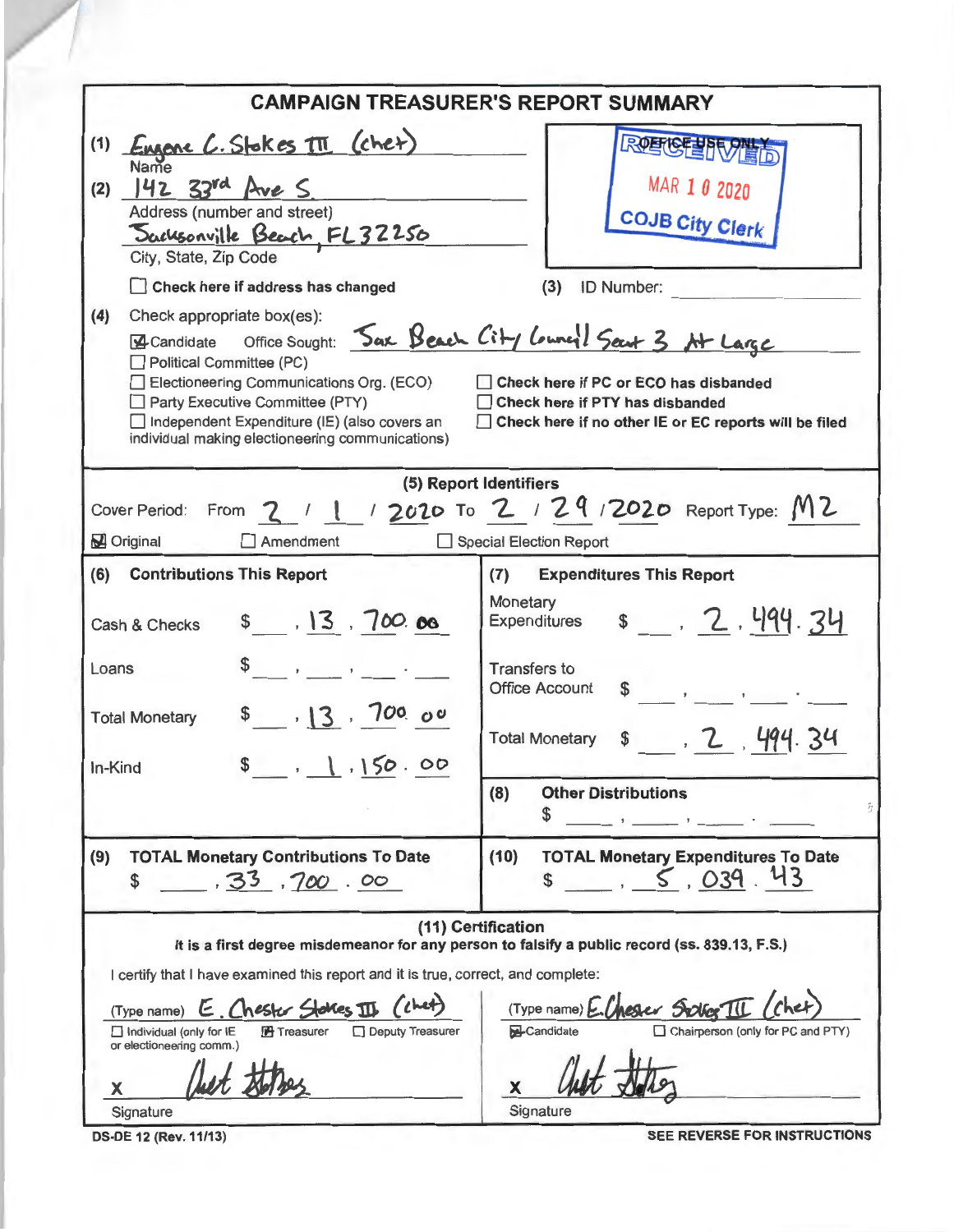|                         | (1) Name Eugene C. Stokes III (Chet)                                                   |                |                                         |                      | (2) I.D. Number        |           |             |
|-------------------------|----------------------------------------------------------------------------------------|----------------|-----------------------------------------|----------------------|------------------------|-----------|-------------|
|                         | (3) Cover Period 2 / 1 / 2020 through 2 / 29 / 2020 (4) Page 1 of $7$                  |                |                                         |                      |                        |           |             |
| (5)<br>Date<br>(6)      | (7)<br>Full Name<br>(Last, Suffix, First, Middle)                                      |                | (8)                                     | (9)                  | (10)                   | (11)      | (12)        |
| Sequence<br>Number      | Street Address &<br>City, State, Zip Code                                              | Type           | Contributor<br>Occupation               | Contribution<br>Type | In-kind<br>Description | Amendment | Amount      |
|                         | 2, 28, 20 Stoll, Daniel L<br>M2-1 St. Augustine, FL<br>32095                           |                |                                         | CHE                  |                        |           | 475.00      |
| $M2 - 2$                | 2, 29, 20 Braven, Michael E<br>M2-2 Braven, Michael E<br>M2-2 Bone Uoden Beach, FL     |                | partner,<br>$BHK$<br>Capital            | CHE                  |                        |           | \$700.00    |
| $M2 - 3$                | $\frac{2}{129}$ , 20 Byrd, Christopher J<br>8815 Conroy Windomese<br>Orlando, FL 32835 | $\mathfrak{I}$ | rehited                                 | CHE                  |                        |           | \$500.00    |
| $M2 - 4$                | 2, 5, 20 Stokes Sr, Echester<br>M2- 4 Bravy<br>M2- 4 Ponte Vedea Beach, FL<br>32082    | I              | ousner<br>$5$ bles<br>Land<br>Vertures. | CHE                  |                        |           | 13 1,000.00 |
| 2, 5, 20<br>$M2 - 5$    | Stokes, Lynda F.<br>25205 Marsh Landing<br>PKwy<br>Ponte Vedia Beach, FL               |                | $I $ retreel                            | CHE                  |                        |           | 81,000.00   |
| 2,18<br>120<br>$M2 - 6$ | Nocatec Development<br>Conpany<br>4314 Publo Cars Ct.<br>Sacksonville, FL 3224         | $\beta$        | Development<br>Dent Estate CHE          |                      |                        |           | 8500.00     |
| 2,18,20<br>$M2 - 7$     | ROK Properties, NP, LLP<br>$4314$ Pablo Oaks $24$<br>Sucksonville, FL                  | B              | RedEstate<br>property                   | CHE                  |                        |           | 86000       |

DS-DE 13 (Rev. 11/13)

SEE REVERSE FOR INSTRUCTIONS AND CODE VALUES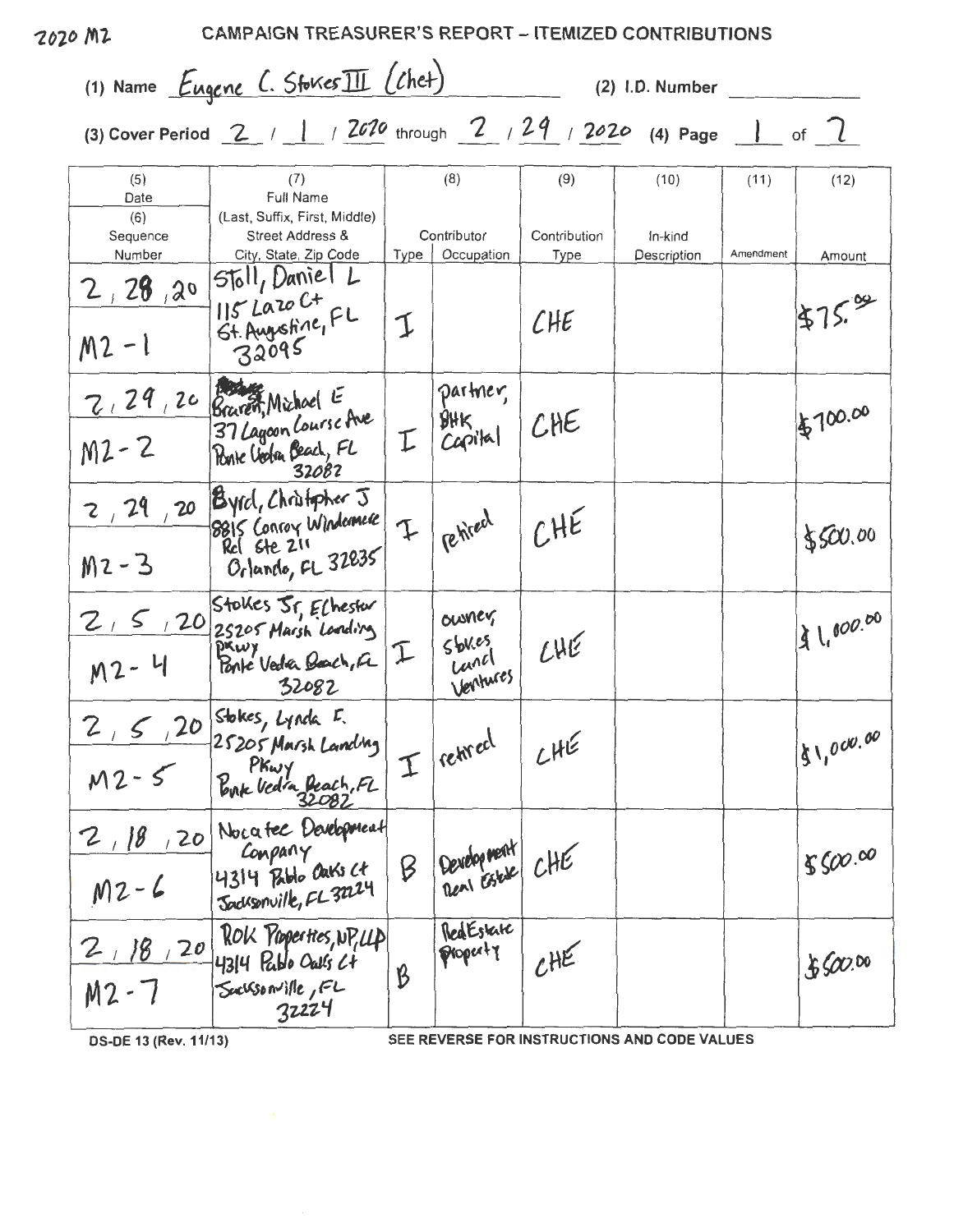| <b>CAMPAIGN TREASURER'S REPORT - ITEMIZED CONTRIBUTIONS</b> |                                                                                       |               |                               |                             |                                              |           |          |
|-------------------------------------------------------------|---------------------------------------------------------------------------------------|---------------|-------------------------------|-----------------------------|----------------------------------------------|-----------|----------|
|                                                             | (1) Name Eugene C. Stakes III (Chet)                                                  |               |                               |                             | (2) I.D. Number                              |           |          |
|                                                             | (3) Cover Period 2 / 1 / 20 through $2$ / $29$ / $29$ / $3$ Page 2 of 7               |               |                               |                             |                                              |           |          |
| (5)<br>Date                                                 | (7)<br>Full Name                                                                      |               | (8)                           | (9)                         | (10)                                         | (11)      | (12)     |
| (6)<br>Sequence<br>Number                                   | (Last, Suffix, First, Middle)<br>Street Address &<br>City, State, Zip Code            | Type          | Contributor<br>Occupation     | Contribution<br><b>Type</b> | In-kind<br>Description                       | Amendment | Amount   |
| $M2 - 8$                                                    | $2, 18, 20$ O'steen, Roger M.<br>$4314$ Pablo Oaks $(4)$<br>Sacksonville, FL<br>32224 | I             | Real Estate<br>Deletoper      | CHE                         |                                              |           | 81000.00 |
| 2,18,20<br>$M2 - 9$                                         | The PARL Group, In<br>4314 Rubb Caks Lt<br>Sacksonville, FL<br>32224                  | B             | Tenl<br>Estate<br>Development | CHE                         |                                              |           | 850000   |
| 2,28,20<br>$M2 - 10$                                        | Began Boo<br>Cooper (Brian<br>1169 Holcausey Or N<br>Soint Solans, 12<br>32259        |               |                               | 605                         |                                              |           | 550.00   |
| 2,28,20<br>$M2 - 11$                                        | Cooper, Carrie T<br>1169 Hideway Or N<br>Scritt Johns, FL<br>32259                    |               |                               | 1.05                        |                                              |           | 450.00   |
| 2, 24, 20<br>$M^2 - 12$                                     | McCarkn, Rob<br>741 Spinnakers<br>Reach<br>Ponk Vedra Bch FL                          | $\mathcal{I}$ | President<br>PVLAA            | 20s                         |                                              |           | 850.00   |
| 2, 18, 20<br>$M2 - 13$                                      | Barc Place - Southside<br>Inc<br>43/4 Pablo Oaks Ct<br>Judssonville, EL<br>32224      | B             | Estate CHE                    |                             |                                              |           | 800.00   |
| 2,28,20<br>$M2 - 14$                                        | Brarent, Michael E<br>49 Fairway Wood Way<br>Ponte Vedra Beach, FL<br>32082           |               | KR<br>Homes                   | CHE                         |                                              |           | \$100    |
| DS-DE 13 (Rev. 11/13)                                       |                                                                                       |               |                               |                             | SEE REVERSE FOR INSTRUCTIONS AND CODE VALUES |           |          |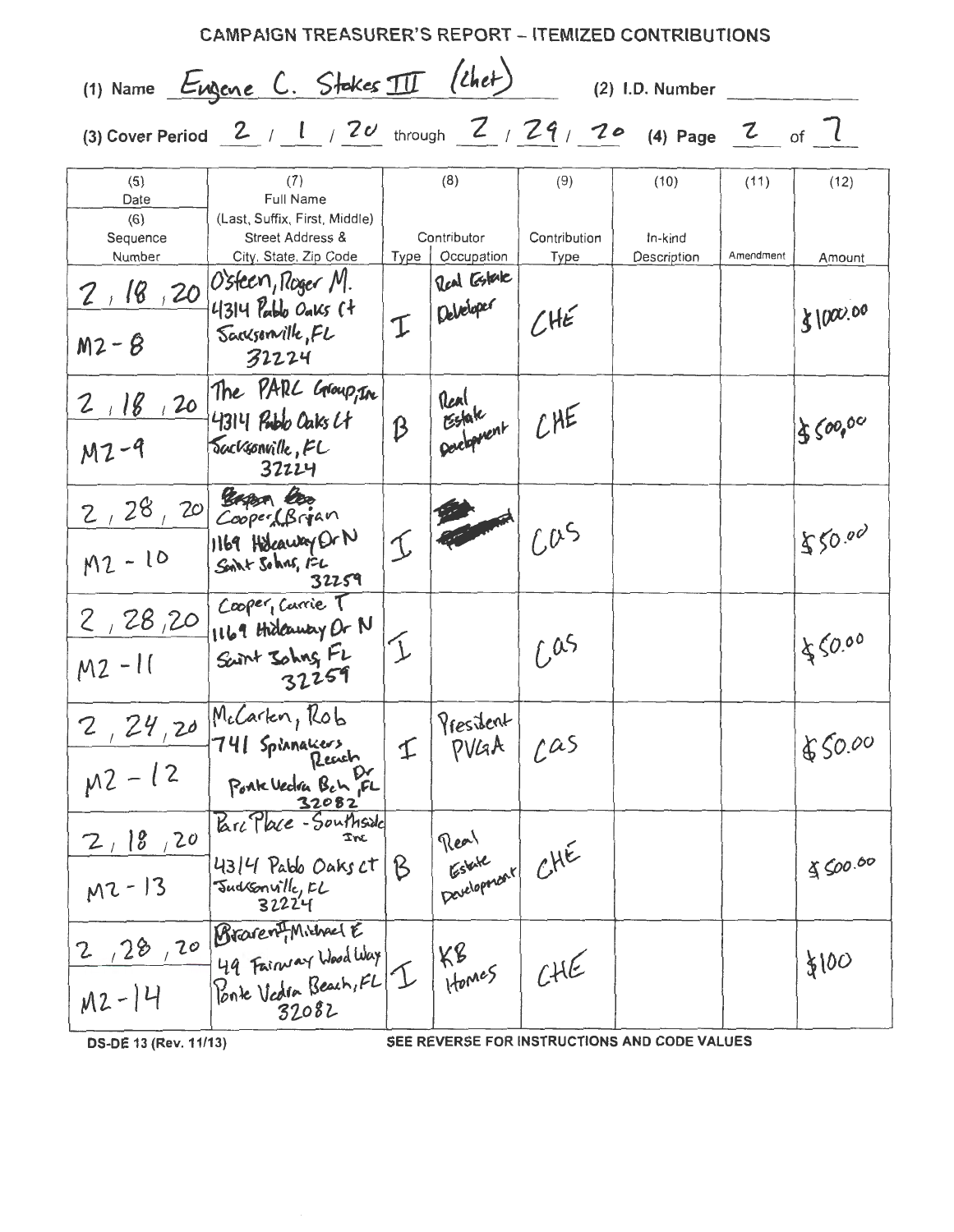| <b>CAMPAIGN TREASURER'S REPORT – ITEMIZED CONTRIBUTIONS</b> |                                                                                    |                 |                                    |                      |                                              |           |          |  |
|-------------------------------------------------------------|------------------------------------------------------------------------------------|-----------------|------------------------------------|----------------------|----------------------------------------------|-----------|----------|--|
| (1) Name Eugene L. Stokes II (Chet)<br>(2) I.D. Number      |                                                                                    |                 |                                    |                      |                                              |           |          |  |
|                                                             | (3) Cover Period $2$ / 1 / $20$ through $2$ / $29$ / $20$ (4) Page $3$ of $7$      |                 |                                    |                      |                                              |           |          |  |
| (5)<br>Date                                                 | (7)<br>Full Name                                                                   |                 | (8)                                | (9)                  | (10)                                         | (11)      | (12)     |  |
| (6)<br>Sequence<br>Number                                   | (Last, Suffix, First, Middle)<br>Street Address &<br>City, State, Zip Code         | Type            | Contributor<br>Occupation          | Contribution<br>Type | In-kind<br>Description                       | Amendment | Amount   |  |
|                                                             | $2/28/20$ Mewlin, Kathleen                                                         |                 |                                    | 74E                  |                                              |           | 85000    |  |
| $M2-15$                                                     | Tulahassee, FL<br>32318                                                            | I               |                                    |                      |                                              |           |          |  |
| $M2 - 16$                                                   | 2, 28, 20 Catlett, Richard M<br>180 Indian Cove<br>Ln<br>Ponie Vedra 152082        | $ \mathcal{I} $ | President<br>Galor<br>Boul<br>A550 | CHE                  |                                              |           | 5100.00  |  |
|                                                             |                                                                                    |                 |                                    |                      |                                              |           |          |  |
| $M2 - 17$                                                   | 2, 28, 20 Pyrd, Alexander 5<br>SOOS Down Point La I<br>34786                       |                 | Technology                         | LHE                  |                                              |           | 5100.00  |  |
| $M2 - 18$                                                   | 2, 28, 20 Beard, Jerry L.<br>Ponte Vedra Boach, El I                               |                 |                                    | CHE                  |                                              |           | \$75.00  |  |
|                                                             | Pelerson, Suzanne<br>2, 28, 20 4737 Carlisle Rel<br>Sacksonville, FL               |                 | I Resident CHE                     |                      |                                              |           | \$150.00 |  |
| $M2 - 19$                                                   | 32210<br>Scott, Patrick D                                                          |                 |                                    |                      |                                              |           |          |  |
| 2, 28, 20<br>$M2 - 20$                                      | 2330 Beach Blue<br>Jacksonville, FL<br>32250                                       |                 | $I\sqrt{\frac{5100k}{1000}}$ CHE   |                      |                                              |           | 200.00   |  |
| $M2 - 21$                                                   | 2, 28, 20 Gaines, William<br>Sak Beh, FL 32250 I Financial<br>-14413 Tradewinds Dr |                 |                                    | CHE                  |                                              |           | 3100     |  |
| DS-DE 13 (Rev. 11/13)                                       |                                                                                    |                 |                                    |                      | SEE REVERSE FOR INSTRUCTIONS AND CODE VALUES |           |          |  |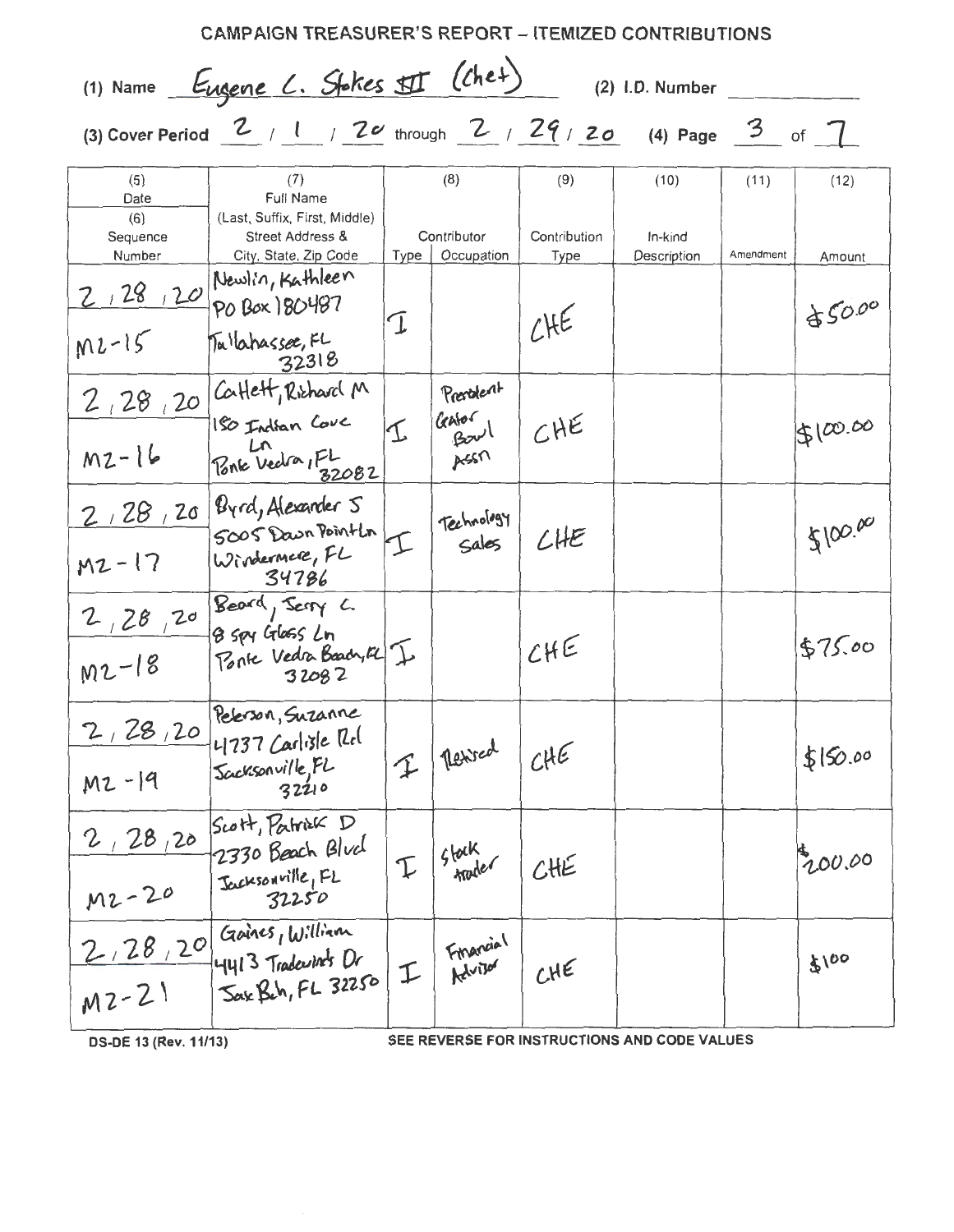| <b>CAMPAIGN TREASURER'S REPORT - ITEMIZED CONTRIBUTIONS</b><br>(1) Name Engene L. Stokes III (chet) |                                                                                                                                                                                                                                                                                                                                                                                                |             |                                     |                      |                                              |           |            |
|-----------------------------------------------------------------------------------------------------|------------------------------------------------------------------------------------------------------------------------------------------------------------------------------------------------------------------------------------------------------------------------------------------------------------------------------------------------------------------------------------------------|-------------|-------------------------------------|----------------------|----------------------------------------------|-----------|------------|
|                                                                                                     | (3) Cover Period $\begin{array}{c c c c c c c c c} \hline \end{array}$ / $\begin{array}{c c c c} \hline \end{array}$ / $\begin{array}{c c c} \hline \end{array}$ / $\begin{array}{c c c} \hline \end{array}$ / $\begin{array}{c c c} \hline \end{array}$ / $\begin{array}{c c c} \hline \end{array}$ / $\begin{array}{c c} \hline \end{array}$ / $\begin{array}{c c} \hline \end{array}$ / $\$ |             |                                     |                      | (2) I.D. Number                              |           |            |
| (5)<br>Date                                                                                         | (7)<br><b>Full Name</b>                                                                                                                                                                                                                                                                                                                                                                        |             | (8)                                 | (9)                  | (10)                                         | (11)      | (12)       |
| (6)<br>Sequence<br>Number                                                                           | (Last, Suffix, First, Middle)<br>Street Address &<br>City, State, Zip Code                                                                                                                                                                                                                                                                                                                     | <b>Type</b> | Contributor<br>Occupation           | Contribution<br>Type | In-kind<br>Description                       | Amendment | Amount     |
| 2, 28, 20 Chan, Wailai<br>$M2 - 21$                                                                 | 288 30 <sup>t</sup> Ave s.<br>Sar Beach, FL                                                                                                                                                                                                                                                                                                                                                    | I           | Financial<br>Achisor<br>Members (HE |                      |                                              |           | 5100       |
| 2,28,20<br>$M2 - 22$                                                                                | 32250<br>GCJR AvalonLLL<br>2909 Ocean Dr 08202                                                                                                                                                                                                                                                                                                                                                 | B           | Sectord                             | LHE                  |                                              |           | \$500      |
| 2,28,20<br>$M2 - 23$                                                                                | Shupe, Perry<br>24726 Deer Trace Dr<br>Ponte Vedra Beach, Fel I<br>32082                                                                                                                                                                                                                                                                                                                       |             |                                     | A5                   |                                              |           | 850.00     |
| 2,28,20<br>$M2 - 24$                                                                                | Shupe, Tina<br>24726 Dec Trace Dr<br>32082                                                                                                                                                                                                                                                                                                                                                     | I           |                                     | LHS                  |                                              |           | \$50.00    |
| 2/28/20<br>$M2 - 25$                                                                                | Bruce, Robert<br>3330 Ocean Dr S.<br>Jax Beach, FL<br>32250                                                                                                                                                                                                                                                                                                                                    | I           | Retired                             | CHE                  |                                              |           | $$2\infty$ |
| 2,28,20<br>$M2 - 26$                                                                                | Mona, Stophen F<br>91 San Juan Dr #223<br>Ponte Voolra Beach, FL<br>32082                                                                                                                                                                                                                                                                                                                      | 工           | Exec<br>Director<br>Weare<br>Golf   | CHE                  |                                              |           | \$250.00   |
| $M2 - 27$                                                                                           | 2, 28, 20 McIntyre, Sesse S.<br>105 Solana Rcl<br>Suite B <sub>3</sub><br>320821<br>Ponte Veclin B.h.FL                                                                                                                                                                                                                                                                                        | I           | Lawyer                              | CHE                  |                                              |           | 51,000     |
| DS-DE 13 (Rev. 11/13)                                                                               |                                                                                                                                                                                                                                                                                                                                                                                                |             |                                     |                      | SEE REVERSE FOR INSTRUCTIONS AND CODE VALUES |           |            |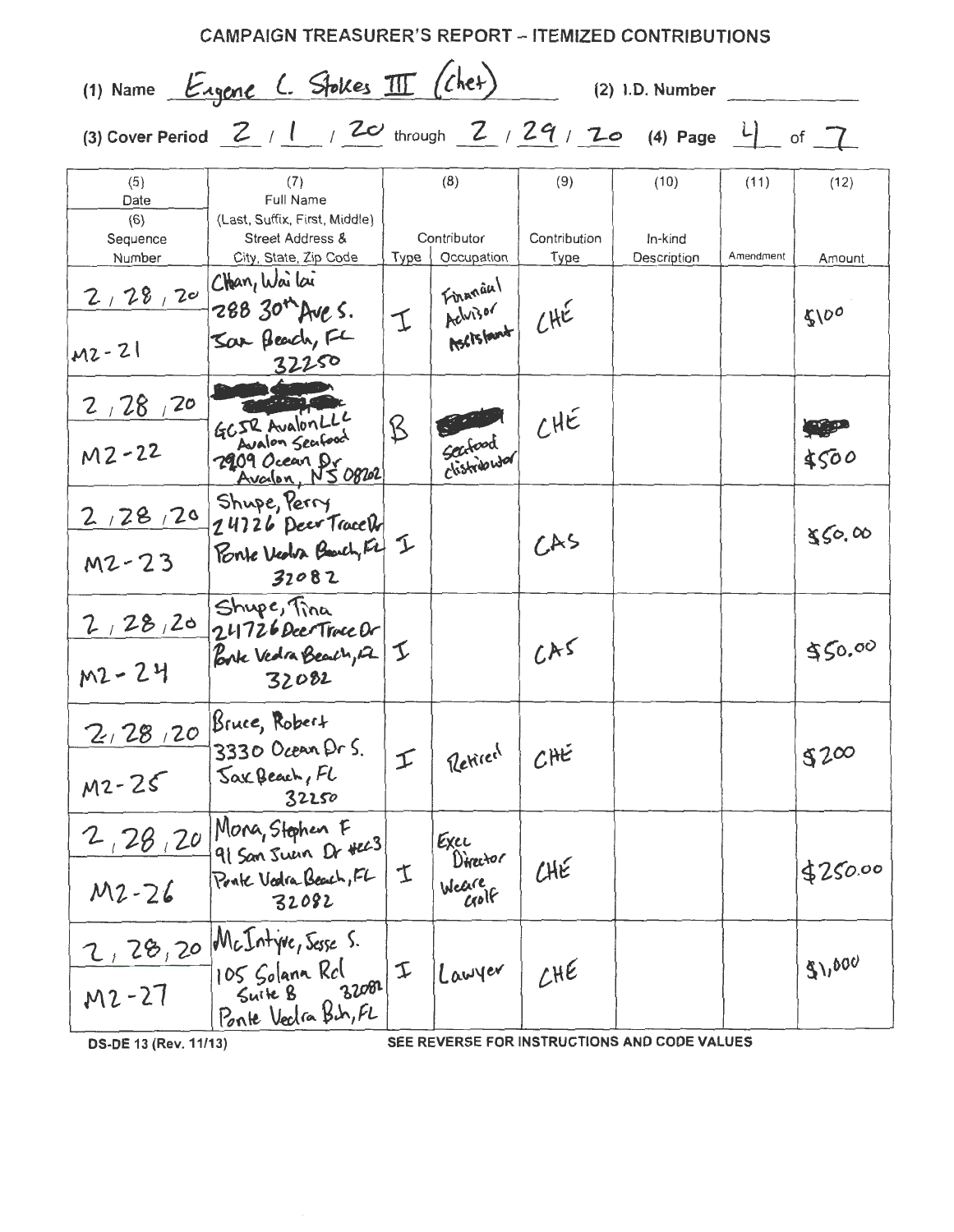| CAMPAIGN TREASURER'S REPORT – ITEMIZED CONTRIBUTIONS    |                                                                                                                                                                                                                                                                        |                            |                                  |                      |                        |           |        |
|---------------------------------------------------------|------------------------------------------------------------------------------------------------------------------------------------------------------------------------------------------------------------------------------------------------------------------------|----------------------------|----------------------------------|----------------------|------------------------|-----------|--------|
| (1) Name Eugene C. Stokes SII (chef)<br>(2) I.D. Number |                                                                                                                                                                                                                                                                        |                            |                                  |                      |                        |           |        |
|                                                         | (3) Cover Period $\begin{array}{ccc} 2 & 1 & 1 & 20 \\ 1 & 1 & 2 & 0 \\ 0 & 0 & 0 & 0 \end{array}$ through $\begin{array}{ccc} 2 & 2 & 2 & 20 \\ 1 & 2 & 0 & 0 \\ 0 & 0 & 0 & 0 \end{array}$ Page $\begin{array}{ccc} 6 & 7 & 1 \\ 1 & 2 & 0 \\ 0 & 0 & 0 \end{array}$ |                            |                                  |                      |                        |           |        |
| (5)<br>Date                                             | (7)<br><b>Full Name</b>                                                                                                                                                                                                                                                |                            | (8)                              | (9)                  | (10)                   | (11)      | (12)   |
| (6)<br>Sequence<br>Number                               | (Last, Suffix, First, Middle)<br><b>Street Address &amp;</b><br>City, State, Zip Code                                                                                                                                                                                  |                            | Contributor<br>Type   Occupation | Contribution<br>Type | In-kind<br>Description | Amendment | Amount |
| 2,28,20<br>$M2 - 28$                                    | Curley, Barry L<br>1224 1st St S Apt 2A<br>Sacksonville Beach, FL<br>32250                                                                                                                                                                                             | I                          | Rettred                          | CHE                  |                        |           | 3100   |
| 2,28,20<br>$M2 - 29$                                    | Keuson, Daniel C<br>149 Libralemets Creek Di<br>Ponte Vedon Back, FL<br>32082                                                                                                                                                                                          | I                          | VPC<br>PULAA                     | CHE                  |                        |           | \$100  |
| $M2 - 30$                                               | 2, 28, 20 White, Robert<br>212 Sea Island Dr<br>Ponte Vedra Beach<br>FL 32082                                                                                                                                                                                          | I                          | retired                          | $H_{\epsilon}$       |                        |           | 8500   |
| 2, 28, 20<br>$M2 - 31$                                  | Henderson, Alan D<br>$10174$ Windward<br>Way North<br>Sacksonville, FL 32256                                                                                                                                                                                           |                            | II   Lawyer   CHE                |                      |                        |           | 8100   |
| $M2 - 32$                                               | 2, 28, 20 Moss, Gene T<br>$337E$ Bay St<br>Sacksonville, PL<br>32202                                                                                                                                                                                                   | I                          | Lawyer!                          | CHE                  |                        |           | 18500  |
| $M2 - 33$                                               | 2, 28, 20 Contrator, Bruno<br>7571 Founders Way<br>Bate Vedra Beach FL<br>32082                                                                                                                                                                                        | $\boldsymbol{\mathcal{I}}$ | I Munaging<br>Purtner<br>MLC     | CHE                  |                        |           | 8/00   |
| 2, 28, 20<br>$M2 - 34$                                  | Kelly, Thomas W<br>225 Lamp Lighter<br>Ln<br>Ponte Vedra Beach'<br>32082                                                                                                                                                                                               |                            | II retired                       | CHE                  |                        |           | 8100   |

**DS-DE 13 (Rev. 11/13)** 

SEE REVERSE FOR INSTRUCTIONS AND CODE VALUES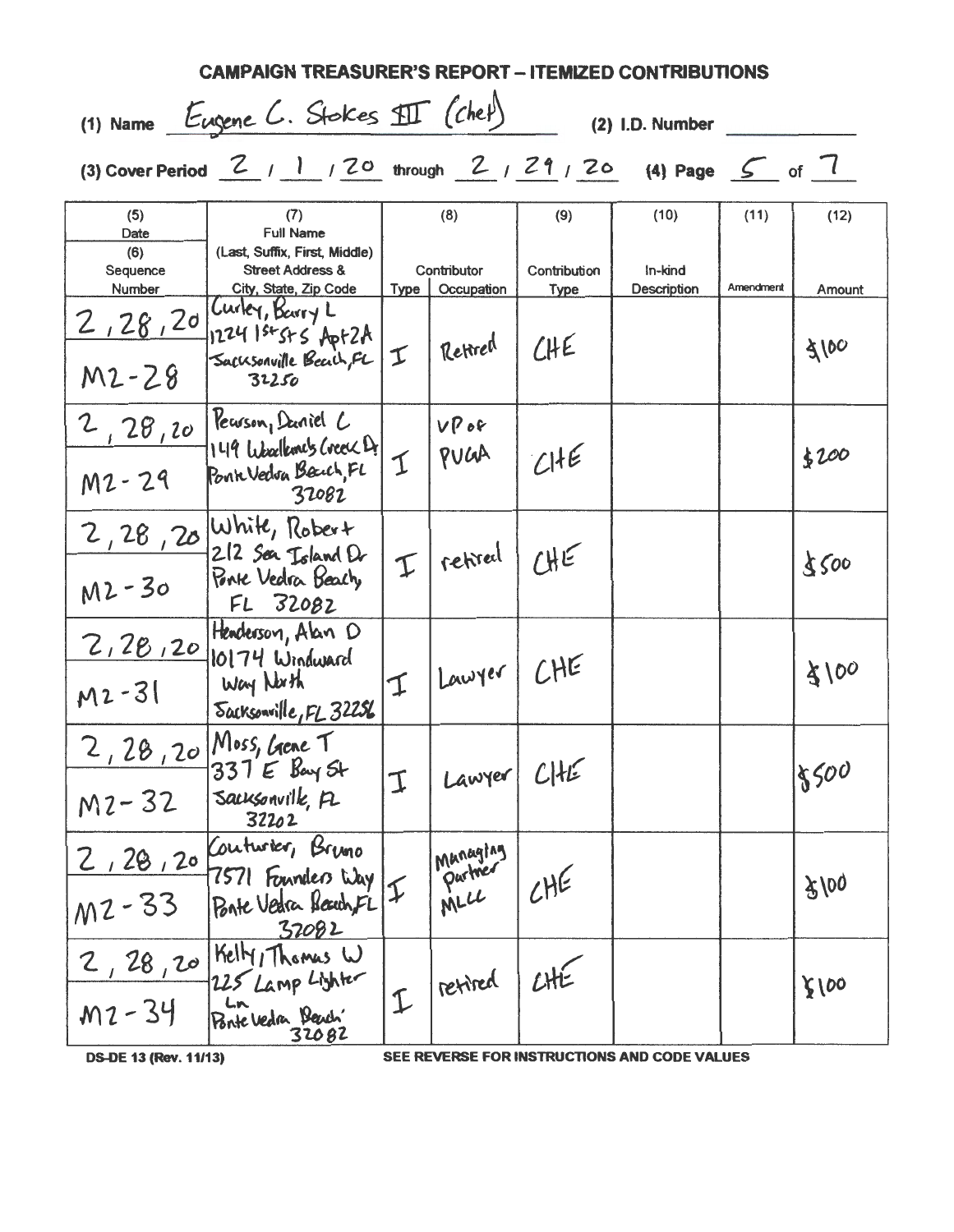| <b>CAMPAIGN TREASURER'S REPORT - ITEMIZED CONTRIBUTIONS</b> |                                                                                                             |                |                           |                             |                        |           |        |
|-------------------------------------------------------------|-------------------------------------------------------------------------------------------------------------|----------------|---------------------------|-----------------------------|------------------------|-----------|--------|
|                                                             | (1) Name Engene C. Stokes III (chet)                                                                        |                |                           |                             | (2) I.D. Number        |           |        |
|                                                             | (3) Cover Period $2$ / 1 / 20 through $2$ / 29 / 20 (4) Page 6 of 7                                         |                |                           |                             |                        |           |        |
| (5)<br>Date                                                 | (7)<br><b>Full Name</b>                                                                                     |                | (8)                       | (9)                         | (10)                   | (11)      | (12)   |
| (6)<br>Sequence<br><b>Number</b>                            | (Last, Suffix, First, Middle)<br><b>Street Address &amp;</b><br>City, State, Zip Code                       | Type           | Contributor<br>Occupation | Contribution<br><b>Type</b> | In-kind<br>Description | Amendment | Amount |
| M2-35                                                       | 2, 25, 20 Busamian Pr, James G<br>160 Coach Lang Way<br><b>Poste Vatra Beach</b>                            | I              | Oral<br>Surgeon           | CHE                         |                        |           | 4150   |
|                                                             | FL 32082                                                                                                    |                |                           |                             |                        |           |        |
| M2-36                                                       | $2$ , $29$ , $20 \sqrt{\tan 2an \frac{1}{1} \cdot \ln 3}$<br>7806 M+ Ranier Rol<br>Sacksonville FL<br>32256 | I              | accountant/               | CHE                         |                        |           | \$150  |
| $M2 - 37$                                                   | 2, 28, 20 Woods, Sterling<br>Sachsonville, FL<br>32258                                                      |                |                           | LR5                         |                        |           | \$50   |
| $M2 - 38$                                                   | 2, 28, 20 Siellman, Sames<br>234 St. Augustine<br>Sur Beach, FL<br>32250                                    | I              | $I6$ $I6$                 | MON                         |                        |           | 3100   |
| 2,28,20<br>M2-39                                            | Romero, Thomas<br>151 Sougrass Lorres<br>Ponte Vestra Beach, FL<br>32082                                    | I              | I chitapoutof             | MON                         |                        |           | 5100   |
| $M2 - 40$                                                   | 2, 28, 20 Schmidt, Peter<br>244 Royal Terri Rd<br>Ponte Vedra Beach, FL<br>37082                            | T              | Financial                 | MON                         |                        |           | 121000 |
| $2,28,20$ Pearce, Soseph<br>$M2 - 41$                       | 113 Layoon Forest<br>Dr<br>Ponte Vedra Bch, FL<br>32082                                                     | $\mathfrak{I}$ | Retrod                    | $M^{p}$                     |                        |           | \$100  |

**DS-DE 13 (Rev. 11/13)** 

SEE REVERSE FOR INSTRUCTIONS AND CODE VALUES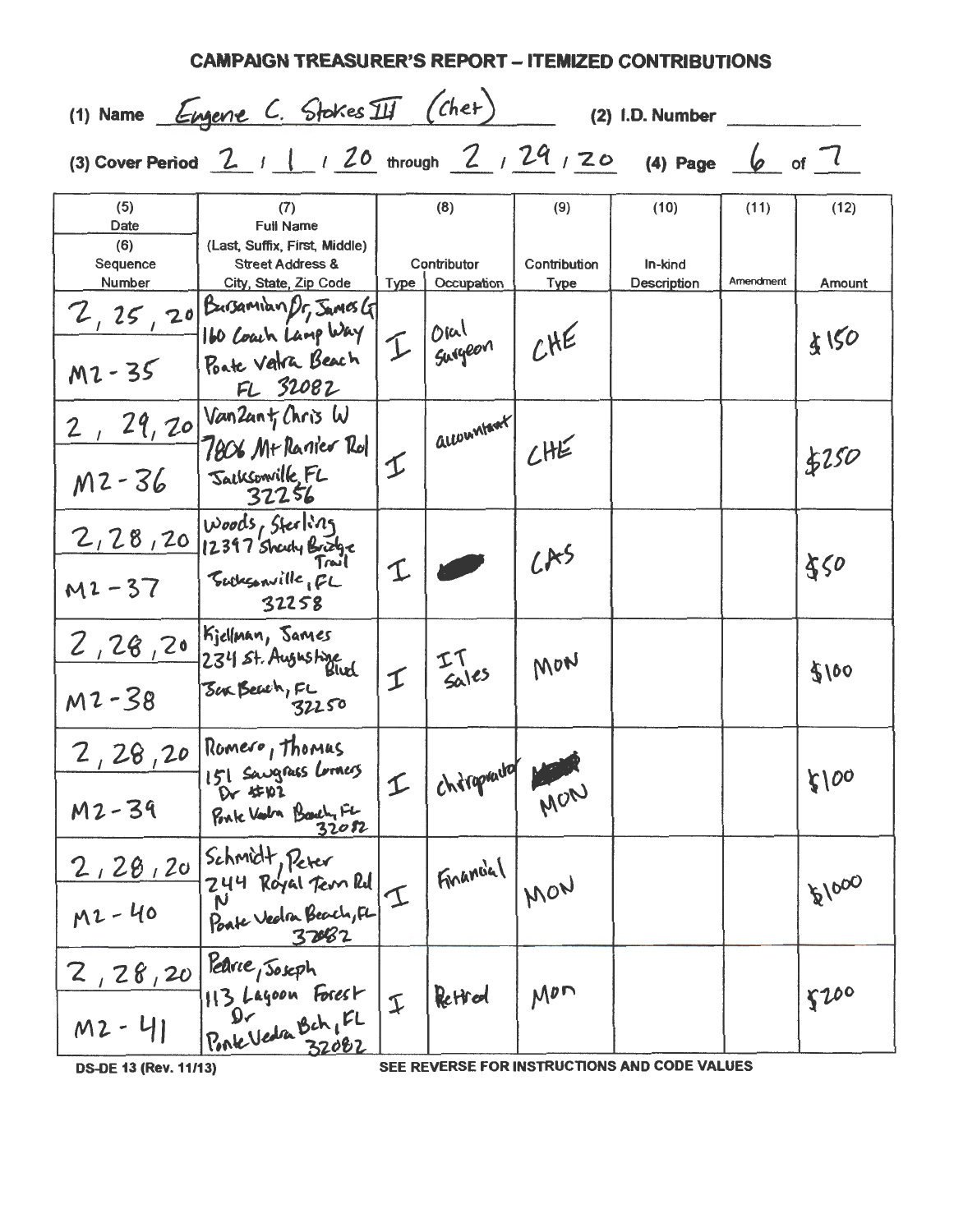| <b>CAMPAIGN TREASURER'S REPORT – ITEMIZED CONTRIBUTIONS</b> |                                                                                       |               |                                                   |                             |                                              |           |        |  |
|-------------------------------------------------------------|---------------------------------------------------------------------------------------|---------------|---------------------------------------------------|-----------------------------|----------------------------------------------|-----------|--------|--|
|                                                             | (1) Name Eugene C. Stokes III (Chet)<br>(2) I.D. Number                               |               |                                                   |                             |                                              |           |        |  |
|                                                             | (3) Cover Period $2$ / 1 / 20 through $2$ / $29$ / $20$ (4) Page $7$ of $7$           |               |                                                   |                             |                                              |           |        |  |
| (5)<br>Date                                                 | (7)<br><b>Full Name</b>                                                               |               | (8)                                               | (9)                         | (10)                                         | (11)      | (12)   |  |
| (6)<br>Sequence<br><b>Number</b>                            | (Last, Suffix, First, Middle)<br><b>Street Address &amp;</b><br>City, State, Zip Code | Type          | Contributor<br>Occupation                         | Contribution<br><b>Type</b> | In-kind<br>Description                       | Amendment | Amount |  |
| 2, 28, 20 Hussin, Daniel                                    | 12512 Marsh Creek                                                                     |               |                                                   | Mon                         |                                              |           | 8100   |  |
| $M2 - 42$                                                   | Punke Vedra Beh, EL<br>32082                                                          | I             | Retired                                           |                             |                                              |           |        |  |
|                                                             | 2, 28, 20 Anthony, David<br>1915 Sidewheel Br                                         |               | II Retirel                                        | INK                         | I Music<br>for event                         |           | 8150   |  |
| $M2 - 43$                                                   | Eucksonville, FL<br>32223                                                             |               |                                                   |                             |                                              |           |        |  |
| 2, 10, 20                                                   | Stokes, Kelli<br>116 Deer Cove Dr                                                     |               |                                                   |                             |                                              |           |        |  |
| M2-44                                                       | Ponte Vedra Beach, F4<br>32082                                                        | $\mathcal{L}$ | Redired                                           | $7$ HE                      |                                              |           | 8400   |  |
|                                                             | Z, 10, 20 Grittin, Seun Mariel                                                        |               | I Retired                                         | LHE                         |                                              |           | 5300   |  |
| $M2 - 45$                                                   | Sacksonville, FL<br>32224                                                             |               |                                                   |                             |                                              |           |        |  |
|                                                             |                                                                                       |               | $\lceil \frac{\text{Couard}}{\text{Coul}} \rceil$ |                             |                                              |           |        |  |
|                                                             | 2, 28, 20 Marsh Laveling 20<br>M2-46 Ponse Veda Bour, FL<br>32082                     |               |                                                   |                             | -ool                                         |           | 31000  |  |
|                                                             |                                                                                       |               |                                                   |                             |                                              |           |        |  |
|                                                             |                                                                                       |               |                                                   |                             |                                              |           |        |  |
| 1                                                           |                                                                                       |               |                                                   |                             |                                              |           |        |  |
|                                                             |                                                                                       |               |                                                   |                             |                                              |           |        |  |
| <b>DS-DE 13 (Rev. 11/13)</b>                                |                                                                                       |               |                                                   |                             | SEE REVERSE FOR INSTRUCTIONS AND CODE VALUES |           |        |  |